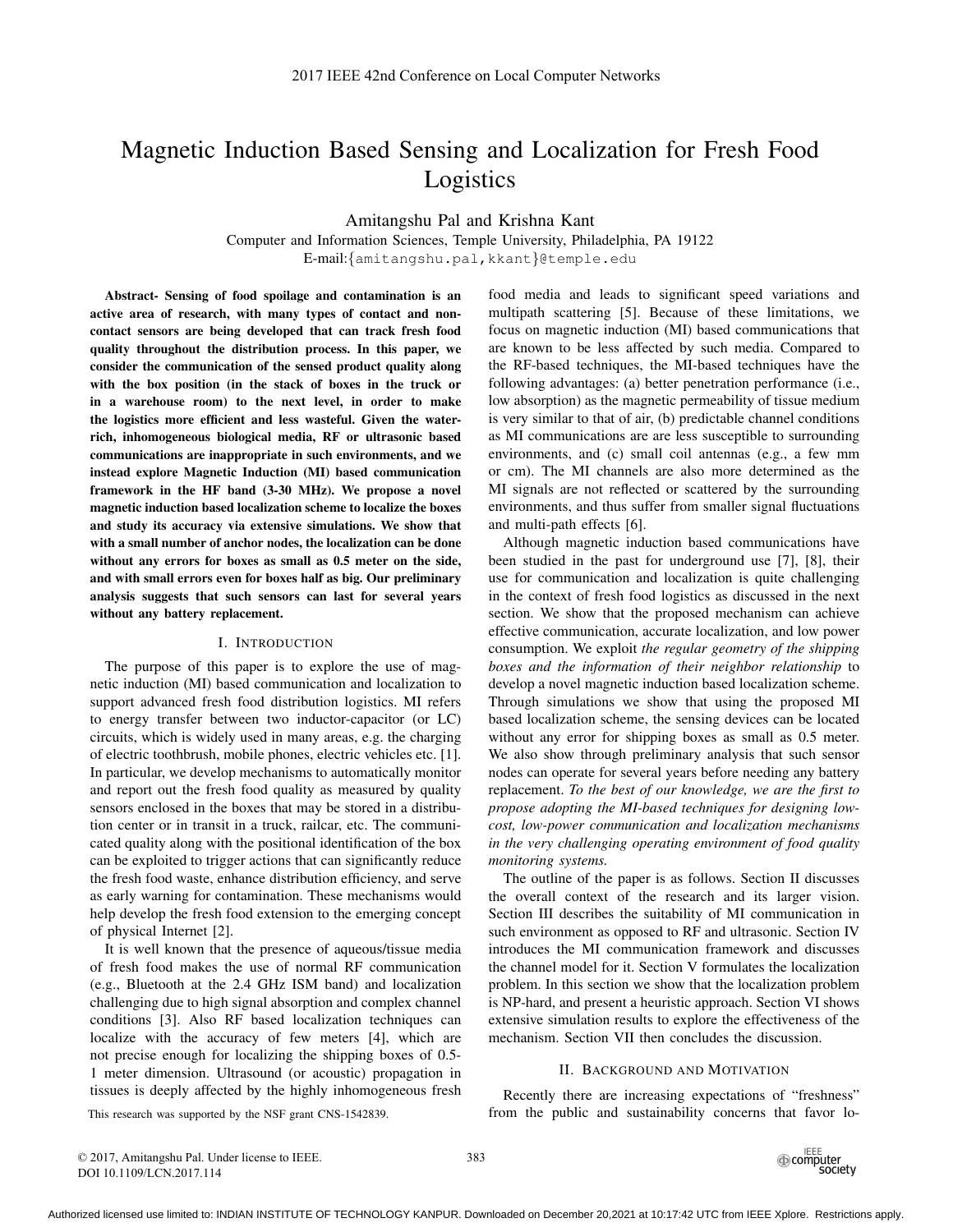cally/regionally grown food and demand low-carbon footprint transportation and distribution. Unfortunately, the added freshness comes at the cost of more food waste, lower transportation efficiency, and higher carbon footprint. In particular, up to 40% of all food (and up to 50% of fresh food) is wasted in the US on its way from farm to table, which amounts to throwing away \$165 Billion each year [9].

The inefficiency of private logistics has long been recognized and there is a definitive move towards 3rd party logistics (3PL) and its derivatives, which essentially outsources the logistics to a 3rd party that can serve multiple customers using common assets such as trucks, distribution centers, containers, etc. Another significant development is the borrowing of ideas from cyber Internet to create what is known as "Physical Internet" that includes modularized containers, standardized addressing mechanisms, shared logistics, etc. [10]. In this connection the authors in [2], [11] have examined Fresh Food Physical Internet (FFPI or  $F^2\pi$ ) to integrate perishability into the physical Internet model. The third significant evolution is rapid automation of logistics including robotic processing, loading, unloading, positioning, self-driven vehicles, etc., often referred to as "Industry 4.0" initiative [12].

Automated sensing and communication of fresh food quality can play a central role in this landscape to reduce waste, increase efficiency, and enhance food safety. Our vision is that all packages of perishable products will have at least one sensing node that has a suitable array of sensors to detect crucial aspects of product quality including bacterial content, contamination, texture/color degradation, bruising, etc. Development of such sensors is currently a very active area and some simple sensors are already showing up, such as  $C_2$ Sense [13], FoodScan [14], Salmonella Sensing System [15] etc. Our focus is primarily in large boxes handled by the logistics, and these may contain one or more levels of smaller boxes, ultimately down to a package containing the product that can be sensed via various forms of contact (e.g., chemical) or non-contact (e.g., gas sampling, imaging) sensors. We envision at least one small package in the big box containing a sensor, though more could be deployed for better accuracy at a higher cost. The sensed quality needs to be communicated to a suitable decision maker or *Analytics & Operations Center (AOC)* for further analytics and action. The communication must be automatic (as opposed to someone opening the box and observing the sensor), should identify (or "localize") the box sending the sensed data, and the communication delay must be suitably bounded to provide maximum flexibility in corrective actions.

These observations provide the main motivation for our work, although in this paper we focus exclusively on the local communications part of the problem, i.e., communicating the sensed quality parameters to the "next level", which would be a truck, railcar, warehouse room, etc. Beyond this, the information can be communicated using existing technologies such as WiFi or Cellular. The main challenges in our communication and localization problems include (a) presence of very challenging communications media (e.g, water rich fruits/vegetables and meat tissue), (b) need for very low power



Fig. 1. A schematic diagram of the proposed network scenario.

and small size radios that do not require frequent battery change, and (c) potentially severe interference due to presence of many nodes in a small area (e.g., a truck or room full of product boxes, each with a sensor/radio as envisioned above).

### III. DIFFERENT COMMUNICATION TECHNOLOGIES

Let us now consider the nature of the sensor radio suitable for such environment. Unfortunately, the presence of aqueous/tissue media of fresh food makes the use of normal RF communication (e.g., Bluetooth in the 2.4 GHz ISM band) challenging due to high signal absorption and complex channel conditions [3]. Reducing absorption by choosing lower frequencies (e.g., 802.11ah) helps in attenuation, but would need bigger antennas and cause severe interference in this very dense sensor environment. Authors in [16] show that in bodyarea-networks, especially in tissue medium, the path loss at 50 mm is 47-49 dB at 403.5 MHz. Other studies [17], [18] have also reported attenuation values ranging from 20 dB at 100 MHz to 60 dB at 1 GHz for distances less than 10 cm. High RF transmission powers are certainly undesirable because of serious overheating and thus quality loss [5].

Another promising technology in food or tissue medium is acoustic or ultrasonic communication. Ultrasonic waves are subject to lower absorption as compared to RF waves in aqueous or tissue medium. However, ultrasound (or acoustic) propagation [5] in tissues is deeply affected by multipath fading because of the inhomogeneity of the medium in terms of density and, consequently, sound velocity, and the pervasive presence of very small organs and particles. Therefore, numerous attenuated and delayed versions of the same transmitted signal reach the receiver, making detection and decoding a challenging operation. Also a significant portion of the energy is absorbed (although lower then RF) and converted into heat when ultrasounds propagate. This could potentially lead to a temperature increase, which will affect the quality of perishable food being transported.

Such challenges cannot be overcome until a major paradigm shift is made to address the limitations of current typical communication technologies in food medium. Prior research indicates that the Magnetic Induction (MI) based communication in the HF band (3-30 MHz) is largely unaffected by the tissue medium [19]. Compared to RF, MI suffers from smaller signal fluctuations and multi-path effects. The ability to use small coils (2.5/5.0cm in our experiments), short transmission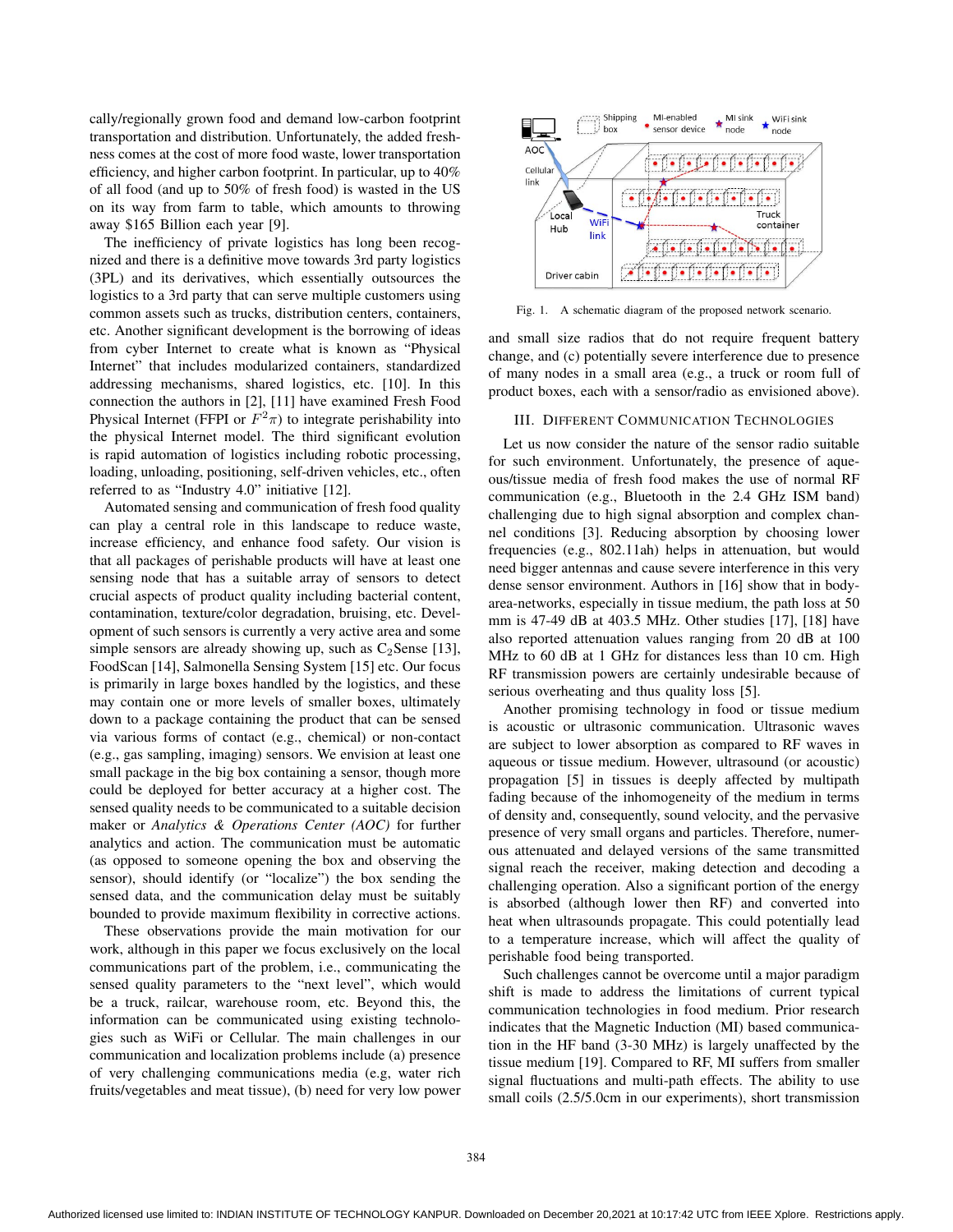range (e.g., 1.5 m), and a decent data rate (e.g., 596 Kb/s) are ideal for our application. *Finally, ultra-low-power MI solutions consume less power than RF and ultrasound over short distances.* The MI channels are also more determined as the MI signals are not reflected or scattered by the surrounding environments, and thus suffer from smaller signal fluctuations and multi-path effects. Also there is no known biological effect of MI in the food or tissue medium.

TABLE I TABLE OF NOTATIONS

| i, f, q, l            | $\triangleq$   | Indices<br>Index for sensor nodes and boxes $(1, , N)$ |
|-----------------------|----------------|--------------------------------------------------------|
|                       |                |                                                        |
|                       | $a \triangleq$ | Index for anchors $(1, , A)$                           |
|                       |                | Variables                                              |
| $(r, \phi, \theta)$   | ≜              | Radial distance, inclination and azimuth angle of the  |
|                       |                | spherical coordinate system                            |
| $\mu$                 | ≜              | Permeability of the medium                             |
| $\rho$                | ≜              | Radius of the magnetic coils                           |
| N                     | $\triangleq$   | Number of turns of the magnetic coils                  |
| Δ                     | $\hat{=}$      | Box dimensions (i.e. length, height, width)            |
| $d_i^a$               | $\triangleq$   | Distance of box-i from anchor- $a$                     |
| $\mathit{Pr}^{a}_{i}$ | $\triangleq$   | Power received at sensor node-i from anchor- $a$       |
| $x_{iq}$              | $\triangleq$   | Whether or not the sensor node-i is in box-q           |
| $\mathbb{S}^a_{if}$   | ≜              | Whether or not $Pr_i^a > Pr_f^a$                       |
| $\mathbb{B}_{gl}^a$   | $\triangleq$   | Whether or not the $d_a^a < d_l^a$                     |
| $\mathcal{I}_{\max}$  | ≜              | Maximum number of iterations of Algorithm 1            |

## IV. MI BASED COMMUNICATION INFRASTRUCTURE

Fig. 1 shows the overall architecture where the shipping boxes are stacked in the container of a truck that carries fresh products. We assume that each shipping box carries multiple lowest level packages, i.e., a retail package of meat or a small package of fresh produce. *A sensing device is attached at one of the packages which is placed at the center of a shipping box*. Thus the sensed value of this device is considered as the representative of all the packages in that box. Even if Fig. 1 shows that the boxes are homogeneous and the truck is 100% full, the proposed scheme also works for boxes with different dimensions and partially full truckloads. Also instead of attaching the sensing device to the package at the center, it can be also be attached to the last package before closing the box (for packaging convenience). However the same protocol needs to be followed for all the boxes.

We assume that each sensor device is capable of both sensing and communication and is equipped with a low-cost MI radio operating at 10 MHz (which is the most commonly used frequency). We also assume that a few anchor-nodes with two radio interfaces (MI and WiFi) are mounted on the inner side of the truck container. The MI interface is for communication with the sensor devices, and the WiFi interface is for communication with the central controller in the driver cabin. The anchors also work as sinks to the sensing devices.

#### *A. MI Based Channel Modeling*

We use isotropic MI coil antennas consisting of three orthogonal coils to ensure reliable communications in all



Fig. 2. (a) A spherical coordinate system where the receiver is located at *O*. (b) The intersection angle between two coils.

directions and thus robust localization. In particular it is no longer necessary to ensure that the coil planes of all radios are identical. We first discuss the magnetic field generated by a unidirectional coil using Fig. 2(a) and then extend that to develop orthogonal tri-directional coils. The relevant notations are enlisted in Table I. In Fig. 2, the transmitter is located at the origin A and the receiver is located at the observation point  $O$ , which is at a distance  $r$  away from the origin. The permeability of the medium is denoted by  $\mu$ . The intersecting angles  $\beta_t$  and  $\beta_r$  in between the coils are determined as shown in Fig. 2(b). With these the magnetic field generated at the observation point O because of a unidirectional coil located at A, due to the current flowing of magnitude  $I_t$  is given by [20], [21], [22]

$$
M_{t\to r} = \frac{\text{Flux} - \text{linkage}}{\text{current}} = \frac{\Phi_{t\to r}}{I_t}
$$

$$
\approx \frac{\mu \pi \mathbb{N}^2 \rho^4}{2r^3} \left| \cos \beta_t \cos \beta_r - \frac{1}{2} \sin \beta_t \sin \beta_r \right| \tag{1}
$$

 $\Phi_{t\rightarrow r}$  is the magnetic flux through the receiving coil  $C_r$ generated by  $C_t$ .

We now derive the expression of a tri-directional coil from the mutual inductances in between them. Notice that a tridirectional coil consists of three unidirectional coils that are orthogonal to one another. Because of this reason, the coils on the same sensor device do not interfere with each other. Assume that the transmitter has three orthogonal coils denoted as  $C_1$ ,  $C_2$  and  $C_3$ , whereas the receiver's are labeled with  $C_4$ ,  $C_5$  and  $C_6$  respectively. Thus the mutual inductances between one of the transmitting coils  $(C_1, C_2 \text{ and } C_3)$  and any of the three receiving coils ( $C_4$ ,  $C_5$  and  $C_6$ ) can be given by  $M_{u\to v}$ from equation(1) where  $u = 1, 2$ , or 3 and  $v = 4, 5$ , or 6. Since the induced current at the receiver can generate new magnetic field, there is a backward mutual inductance from the receiver to the transmitter. Usually, the mutual inductance is reciprocal, i.e.  $M_{u\to v} = M_{v\to u}$ .

Consider two coupled tri-directional coils (transmitter and receiver coils), assume that all 3 transmitting coils have the same voltage  $V_s$ . Let  $R_L$  denote the load resistance,  $C$  the capacitor needed to match with the coil's self-inductance L and is set to  $C = \frac{L}{\omega^2}$  for ensuring resonant circuitry, where  $\omega$  is the resonant frequency. Then the current in each of the coils is the resonant frequency. Then the current in each of the coils  $(I_1$  to  $I_6$ ) can be derived by using Kirchhoffs voltage law as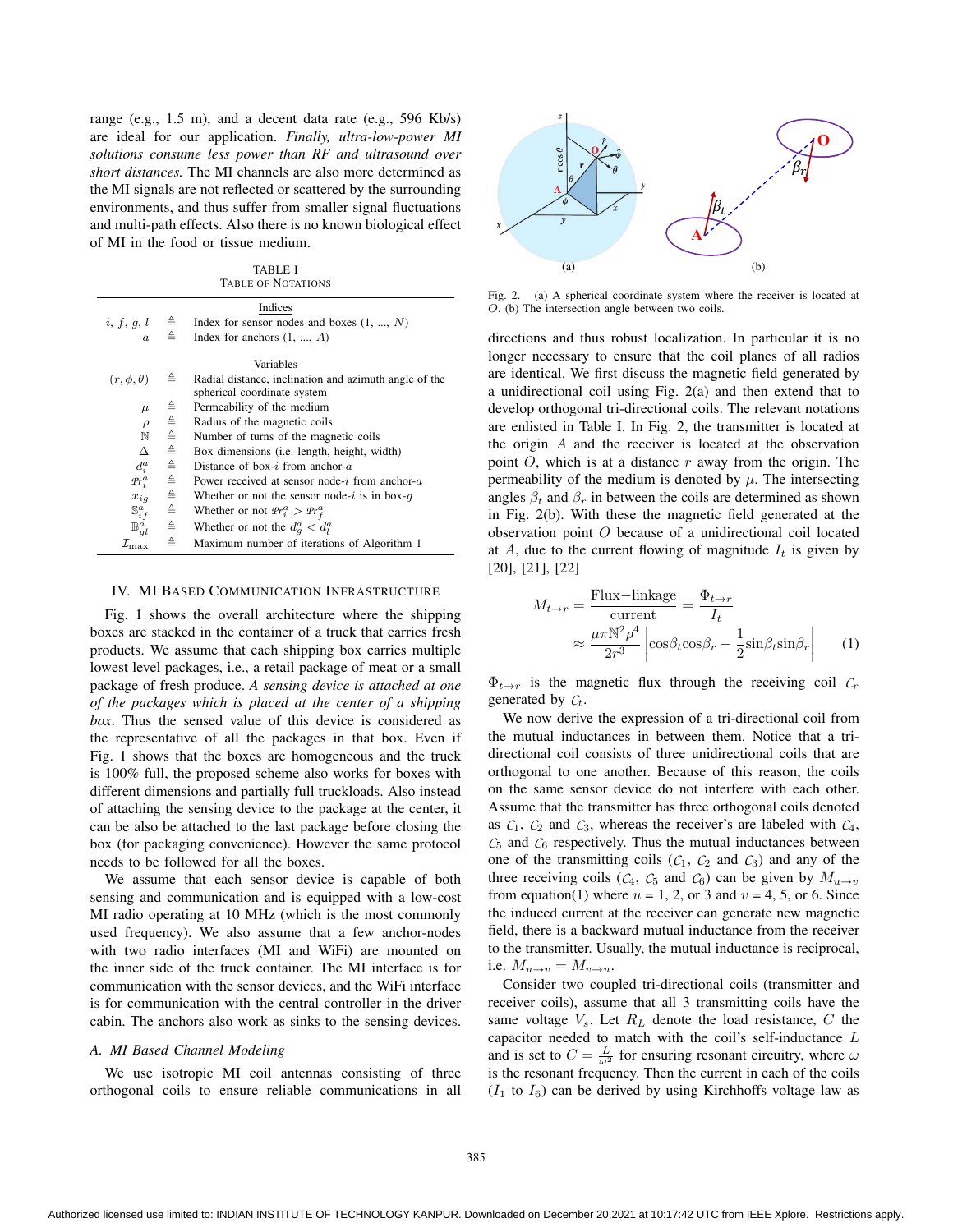

Fig. 3. (a) Path loss in case of unidirectional coil transceivers. (b) Path loss in case of tri-directional coil transceivers. (c) CDF of path loss for unidirectional coil and tri-directional coil transceivers.  $\gamma_x$  and  $\gamma_y$  denote the relative angle of the coils with respect to the *x* and *y*-axis respectively.



Fig. 4. (a) Path loss and its (b) CDF for tri-directional coil transceivers with different *φ* and *θ*.

follows:

$$
\begin{bmatrix}\nV_s \\
V_s \\
V_s \\
0 \\
0 \\
0 \\
0\n\end{bmatrix} = \begin{bmatrix}\nR_L & 0 & 0 & X_{41} & X_{51} & X_{61} \\
0 & R_L & 0 & X_{42} & X_{52} & X_{62} \\
0 & 0 & R_L & X_{43} & X_{53} & X_{63} \\
X_{14} & X_{24} & X_{34} & R_L & 0 & 0 \\
X_{15} & X_{25} & X_{35} & 0 & R_L & 0 \\
X_{16} & X_{26} & X_{36} & 0 & 0 & R_L\n\end{bmatrix} \begin{bmatrix}\nI_1 \\
I_2 \\
I_3 \\
I_4 \\
I_5 \\
I_6\n\end{bmatrix}
$$
\n(2)

where  $X_{uv} = j\omega M_{u\to v}$ . With these the path loss can be expressed by expressed by

$$
\mathbb{L} = -10\log \frac{\mathcal{P}r}{\mathcal{P}t} = -10\log \frac{\sum_{u=4}^{6} |I_u|^2 R_L}{\sum_{u=1}^{3} \Re(V_s I_u)}
$$
(3)

where *Pt* and *Pr* are the power transmitted and received respectively.  $\Re(q)$  represents the real value of a complex variable q.

Fig. 3 shows the comparison of unidirectional and tridirectional coil transceivers with different coil orientations.  $\mu$  and N are assumed to be  $4\pi \times 10^{-7}$  Henrys/m and 10 respectively. We keep  $r = 1$  meter and the source voltage  $V_s = 3$  V in Fig. 3.  $R_L$  is assumed to be of 1 $\Omega$ . In Fig. 3, we keep the coil position fixed and change the coil orientations with respect to its  $x$  and  $y$  axis. Notice that for the tridirectional coil, the orientations ( $\gamma_x$  and  $\gamma_y$ ) in Fig. 3(a)-(b) denotes the orientation of one of the three unidirectional coils. The other two coil's orientation vary with respect to the first one, such that all there are orthogonal. From this figure we can observe that with tri-directional coil transceivers the transmission characteristics is near-isotropic which makes it suitable for our application. Also the tri-directional coil has lower path loss compared to the unidirectional coil as seen



Fig. 5. (a) Path loss with distance for tri-directional coil transceivers. (b) Received power with different source voltages.

from Fig. 3(c). We next keep the receiver coil orientation fixed, and change its relative position in the 3D space by varying the  $\theta$  and  $\phi$  in Fig. 1(a). The result is shown in Fig. 4, where r is assumed to be of 1 meter. From this figure we can observe that as far as the distance in between the coils are the same, their relative position in the 3D space do not affect the received signal strength in between them.

Fig. 5(a) shows the path loss with distance using tridirectional coil transceivers. From this figure we can observe that with  $V_s = 3$  V, the transmission range of tri-directional coil transceivers are typically 2-3 meters (considering 70 dB of loss) with  $\rho = 0.025$  meter and even higher with larger coil radius, which is adequate for our applications.

However in a network of multiple nodes, there will be multiple such tri-directional coils with interdependent mutual inductances in between them. The mutual inductances in between any two coils can be calculated using equation(1), which can be utilized to calculate the current at each one of the coils using the similar approach as in equation(2). Thus the power received at each node is calculated by adding the received power in its three coils.

## *B. MI Based Communications*

Since the MI-based communication has a short transmission range, multi-hop communication will be a must when there is no direct link between a sensor device and its nearest sink-node. Hence, a data-gathering tree/forest needs to be constructed (or reconstructed) when the network is formed (or changed) so that each sensor device has a path to its nearest sink-node. This can be done using the existing schemes from the rich literature of research on wireless sensor networks (e.g.,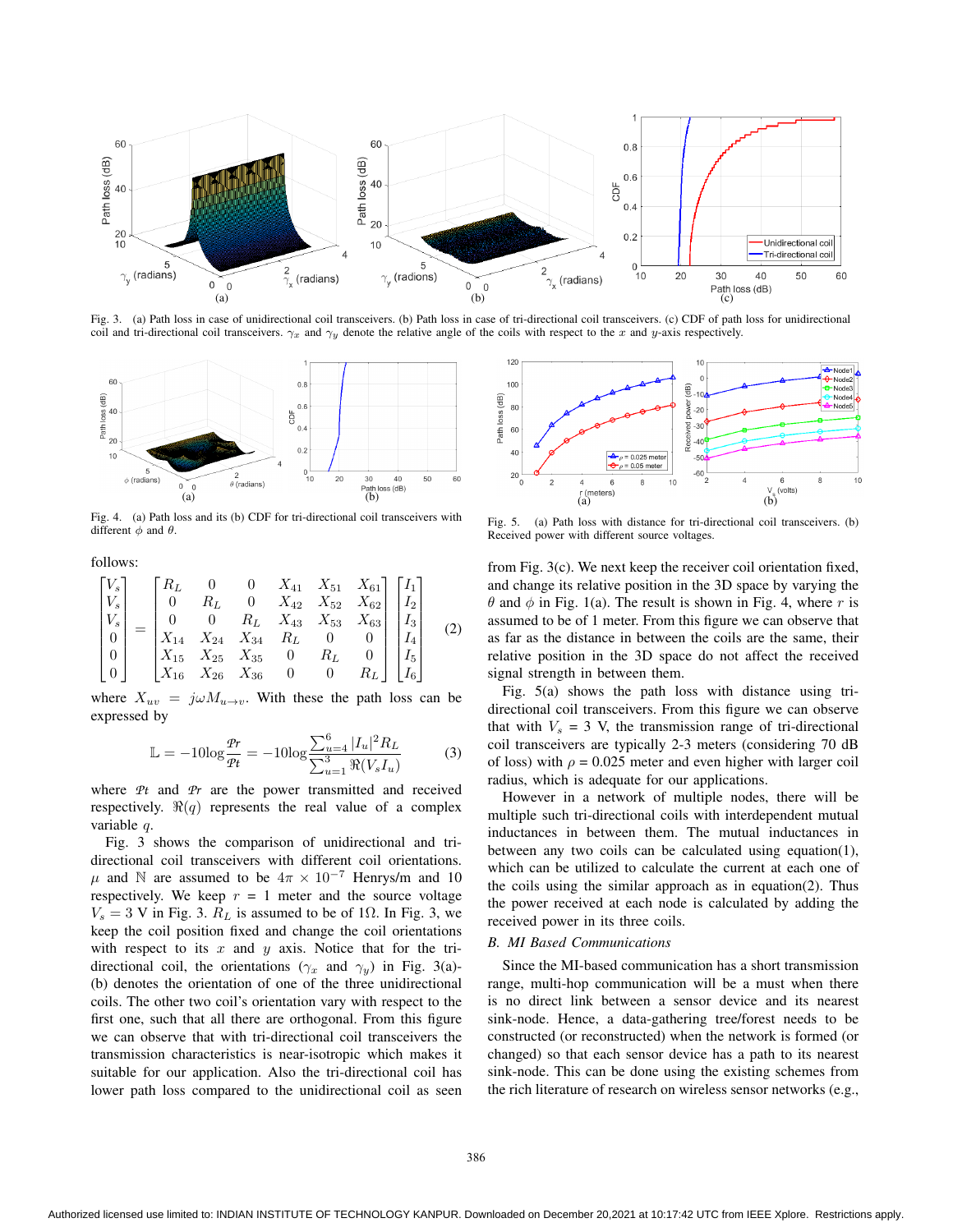[23]). Fig. 6(a) shows the effect of multi-hop magnetic communication with different number of link-level retransmissions  $(\eta)$  and number of hops ( $\Psi$ ). We assume link-level packet error rate  $P_e = 10^{-3}$ , which is obtained from experimental results in [24] for a 1-1.5 meter magnetic link. From Fig. 6(a) we can observe that the packet delivery ratio (i.e.  $(1 - P_n^{\eta})^{\Psi}$ ) is<br>more than 99% even with 10 bons, which shows the feasibility more than 99% even with 10 hops, which shows the feasibility of multi-hop communication in such environment. Note that since low-power communication is a critical requirement here, the data-gathering tree/forest will need to be constructed in a way that minimizes the energy consumption (e.g., this can be approximated by minimizing the total number of data transmissions).



Fig. 6. (a) Packet delivery ratio and (b) lifetime of the sensor nodes for multi-hop communication.

Due to the near-field transmissions via the coupled magnetic field, the receiver coil can detect the MI signal without actively "listening". Hence, an MI signal intended for a nearby sensor device may also be detected. Thus an ultra-lowpower wake-up component can be integrated, which triggers up the communication module when an MI signal is detected. The communication module remains in sleep mode most of the time and will be periodically (e.g., once every 15-30 minutes) woken up for reporting the sensed data, or when triggered by the wake-up component. In such low-power modes the sensor devices are mostly inactive and can run for several years without any battery change. For example with power consumption of 1.5 mW@1V [25] in the active mode, a sensing device can last for several years with a chip battery of 220 mAh [26] if it operates in ∼1% duty cycle. In general the power consumption in each node is represented as:

$$
P = \frac{P_{Bt} T_{Bt}}{\Upsilon_B} + N \frac{P_{Br} T_{Br}}{\Upsilon_B} + M \frac{P_{Dt} T_{Dt}}{\Upsilon_D} + \mathcal{R} \frac{P_{Dr} T_{Dr}}{\Upsilon_D} + A \frac{P_{Dr} T_{Dr}}{\Upsilon_L} + \frac{P_s T_s}{\Upsilon_S}
$$

where  $P_x$  and  $T_x$  represent the power consumption and the duration, respectively, of the event x; and  $\Upsilon_B$ ,  $\Upsilon_D$  and  $\Upsilon_S$ represent the beacon interval, data interval and sampling interval respectively. Transmission/reception of beacons is denoted by  $B_t/B_r$ , data transmit/receive is denoted by  $D_t/D_r$ , and sensing is denoted as  $S$ , respectively.  $\mathcal N$  is the number of neighbors,  $M$  and  $R$  are the number of sensor nodes whose packets are forwarded and received/overheard by the node respectively. We assume that there are A anchor nodes that transmit control messages (for localization or sending other updates) with an interval of  $\Upsilon_L$ .

Fig. 6(b) shows the lifetime of such a sensor node with  $N$ = 20,  $A = 12$ , and  $M = R$ .  $\Upsilon_B$  and  $\Upsilon_L$  are assumed to be 30 minutes and 1 hour respectively. We assume that the radios remain on for 15 ms for reception and forwarding, which is sufficient to transmit/receive packets with a data rate of 596 Kbps [25]. Notice that in Fig. 6(b) we only consider power consumption due to communications (i.e. transmissions and receptions). Actually the lifetime will be sightly less due to power consumption due to sensing, however food sensors like C<sub>2</sub>Sense consumes  $\sim$ 10µW for sensing [27] which is several orders of magnitude lesser than the communication module. Also Fig. 6(b) gives a conservative estimate of the battery lifetime, which can be further stretched by implementing event-driven sampling and communication (i.e. transmit when the change in quality is more than some threshold) rather than doing it periodically. Also in reality,  $M$  is not going to be more than 50 in a truck environment with 100-200 boxes, which ensures that a sensor node can last even more than 5 years without any battery replacement. Although battery-free energy-harvesting devices can be alternative solutions, we do not consider integrating them here due to their higher cost and variability in the harvested energy.

## V. MI BASED LOCALIZATION SCHEME

We assume that the box positions are precisely known to the central controller which is possible in the future, advanced food logistics where the loading-unloading of the shipping boxes will be done in an automated fashion for better and well-planned truck space utilization. However in a large food chain it is hard to keep track of which sensor is in which box. Thus the purpose of our localization is to identify from which box the sensed data is coming, or to identify the shipping boxes with products that may have contamination or spoilage.

## *A. A Conceptual Overview*

Ideally for localizing the sensor nodes we need to estimate their distances from some reference points (or anchors). However in presence of multiple such nodes, their interdependent mutual inductances make the distance estimate highly erroneous. Also the distance estimate requires precise knowledge of the channel parameters which is hard to obtain in our applications, as they vary depending on the types of the food products or whether the truck (or boxes) are fully loaded or not etc. The distance estimate also requires the exact orientations of the coils, which is also not available in this scenario as different food packages can be kept in different orientations while packing them to the boxes. In case of MI communication, the distance estimate is also disturbed by the ferromagnetic materials inside the truck walls. Therefore in contrast to such distance based localization mechanisms [22], [8], our objective is to collect the information of the received power at the sensor nodes from an anchor to get their relative distance with respect to that anchor and use this information to localize them to the known box positions. We argue in section V-D that such an approach is robust even in presence of the truck walls.

We explain this with the help of Fig. 5(b) where we deploy 5 cubic boxes with dimensions  $(\Delta)$  equal to 1 meter side by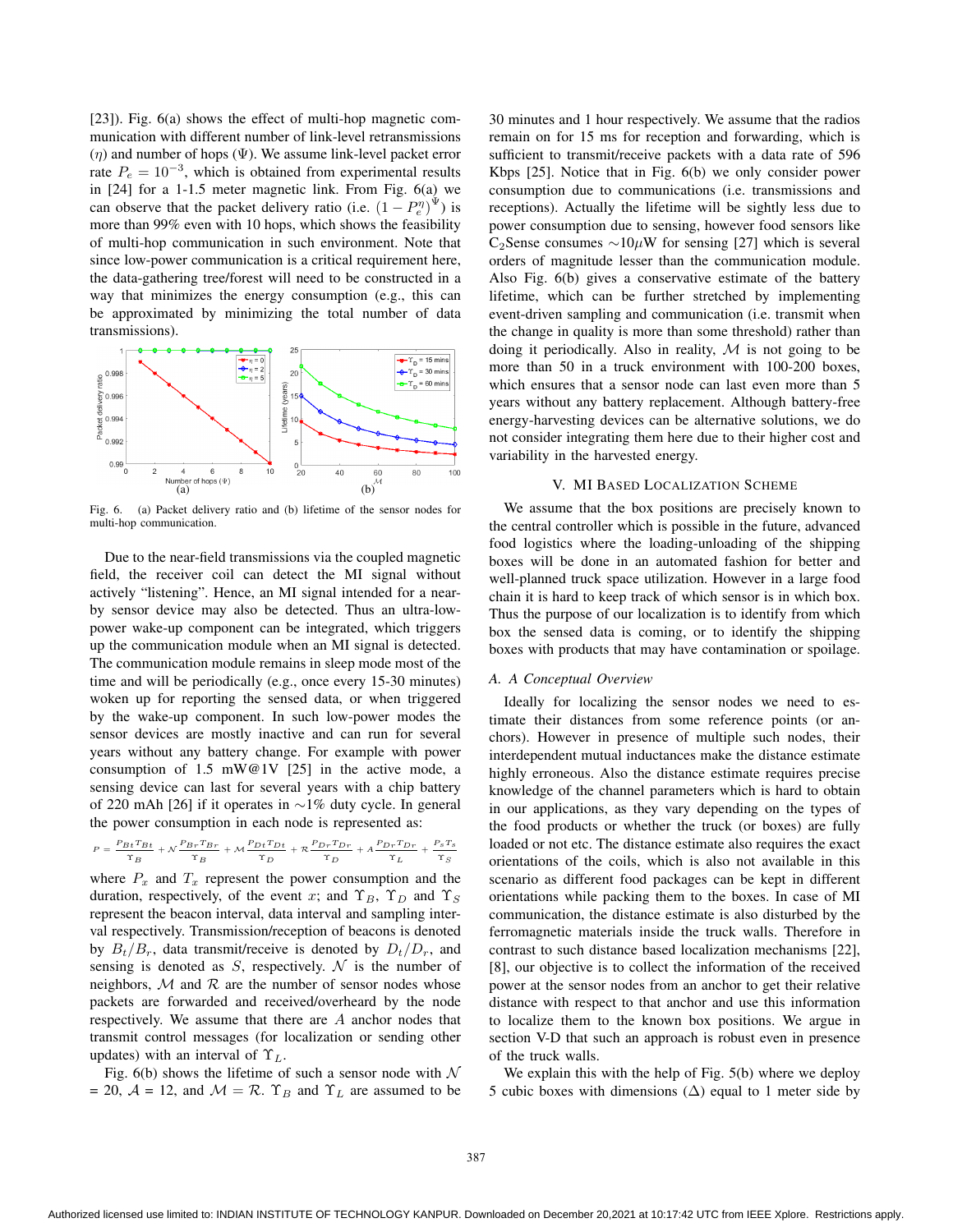side. A sensor node is placed at the center of each box. We assume that there is one anchor that transmits pilot signals whose received power is recorded by the 5 sensor nodes. Box-1 is closest to the anchor whereas box-5 is the farthest. Fig.5(b) shows that variation of the received powers at the sensor nodes with different voltage  $V_s$ . From this figure we can observe that the received power is monotonically increasing function of  $V_s$ , also the relative order of the received power at different sensor nodes remain consistent with different  $V_s$ . We can also observe that the received powers are consistent with the box distances from the anchor, i.e. the received power of sensor node-1 is the highest whereas that of node-5 is the lowest. Thus we can maintain a constant  $V<sub>s</sub>$  at an anchor and can get a relative order of the other node's positions which can be matched to that of the boxes. However as the received power is the function of the mutual effect of all the node's coils, the order can also be disturbed in presence of higher number of sensor nodes. The relative order can also be disturbed as the propagation characteristics is not completely isotropic, as obtained from Fig. 3(b)-(c).

In order to study the impact of many sensors, we develop a factor called *outlier factor* which is defined as follows. Consider a scenario where  $N$  boxes (along with sensing devices) are placed in a 3-D grid such that the  $i$ -th sensor node is placed in the  $i$ -th box. An anchor is placed at one corner of the grid with enough power to reach all nodes. We assume that  $\mathbb{S}_{ig}$  is an adjacency matrix which is 1 if the received power of sensor node-i is more than that of g, and  $\mathbb{B}_{ig}$  is 1 if box-i is closer to the anchor than box-g. With this the outlier factor is equal to  $\frac{\sum_i \sum_g |S_{ig} - B_{ig}|}{\sum_i \sum_g S_{ig}}$ . Thus the outlier factor measures the level of inconsistencies between the power received by the sensor nodes and their corresponding box distances from the anchor. For example in Fig. 5(b) the outlier factor is 0, as the received power is consistent with the box distances from the anchor.

Fig. 7 shows the variation of the outlier factor with different  $\Delta$ . We consider two cases, one with 3-D grid of  $5 \times 5 \times 5$ boxes and the other with  $10\times5\times5$  boxes. From Fig. 7 we can observe that even with  $\rho = 0.05$  meter and  $\Delta = 0.5$  meter, the outlier factor remains below 0.4 with both in case of 125 and 250 sensor nodes, i.e. less than 40% of the relative ordering are inconsistent whereas the rest are consistent. However the outlier factor is significantly low (below 0.2) when the coil radius  $\rho = 0.025$  meter. From this point onwards we therefore keep the coil radius  $\rho = 0.025$  meter because of its smaller outlier factor and thus for better localization accuracy. The transmission range with  $\rho = 0.025$  meter is 2-3 meters which is adequate for our purpose. The small size of such coils makes it easier to be attached in small food products as well.

#### *B. Localization Problem Formulation*

We assume that there are  $N$  sensor nodes that are placed in  $N$  shipping boxes.  $A$  anchors are placed at different corners at the trucks (or warehouses) whose transmissions can be received by all the sensor nodes. This assumption is feasible as the anchors are not battery constrained and



Fig. 7. Variation of outlier factor with different  $\Delta$ , in case of (a) 125 sensor nodes, and (b) 250 sensor nodes.

thus use higher  $V<sub>s</sub>$  to extend their transmission ranges. Each anchor transmits a *pilot* signal separately (i.e. two anchors do not transmit at the same time). The sensor nodes record the received power corresponding to the pilot signals from different anchors and report them to the sinks (which report them to the central controller through WiFi interface) using multi-hop communications as discussed in section IV-B. The localization is done at the central controller which knows the box locations and thus the relative order of the boxes from each anchor. It also records the relative distance order of the sensor nodes from each anchor based on their received power from the anchors. With these we now formulate our magnetic localization problem, that assigns the sensor nodes to the boxes based on the received power measurements of the sensor nodes as well as the known distance order of the boxes from the anchors. Assume that  $x_{iq}$  is a binary decision variable which is 1 if node-*i* is assigned to box-*g*. Also assume that  $d_i^a$  denotes the distance between anchor-*g* and the box-*i*.  $\mathbb{S}^a$  is an input the distance between anchor-a and the box-i.  $\mathbb{S}_{i}^a$  is an input<br>binary variable which is 1 if  $\varphi_r^a \sim \varphi_r^a$  and  $\mathbb{R}^a$  is also an binary variable which is 1 if  $\mathcal{P}r_i^a > \mathcal{P}r_f^a$ , and  $\mathbb{B}_{gl}^a$  is also an input binary variable if box-*a* is closer to *a* than box-*l* i.e. input binary variable if box- $g$  is closer to  $a$  than box- $l$ , i.e.  $d_g^a < d_l^a$ . With these the problem can be formulated as follows:

$$
\begin{array}{ll}\n\text{Maximize} & \sum_{a=1}^{A} \sum_{i=1}^{N} \sum_{g=1}^{N} \sum_{f=1}^{N} \sum_{l=1}^{N} x_{ig} x_{fl} \mathbb{S}^a_{if} \mathbb{B}^a_{gl} \quad (4) \\
\text{subject to} & \sum_{a=1}^{N} x_{ig} = 1, \quad \forall i \in \mathcal{S} \quad (5)\n\end{array}
$$

subject to

$$
\sum_{j=1}^{N} x_{iq} = 1, \quad \forall g \in \mathcal{B}
$$
 (6)

$$
\sum_{i=1} x_{ig} = 1, \quad \forall g \in \mathcal{B}
$$
 (6)

$$
x_{ig} \in \{0, 1\} \quad \forall i \in \mathcal{S}, g \in \mathcal{B} \tag{7}
$$

where  $\mathscr S$  and  $\mathscr B$  are the set of sensor nodes and boxes. The objective is to assign the sensor nodes into the boxes such that the similarities in between the distance order of the sensor nodes and the boxes are maximized. For example assume that the sensor node-i is assigned to box-q, and the sensor node- $f$  is assigned to box- $l$ . In such a scenario, if  $\mathcal{P}r_i^a > \mathcal{P}r_f^a$  and  $d_g^a > d_i^a$ , then  $\mathbb{S}_{if}^a = 1$  and  $\mathbb{B}_{gl}^a = 0$ . Thus the expression  $x_i, x_j \mathbb{S}^a \mathbb{R}^a$  becomes 0 or there is a discrepancy expression  $x_{ig}x_{fl}g_{if}g_{gl}g_{gl}$  becomes 0, or there is a discrepancy<br>in the distance orders corresponding to this assignment. On the in the distance orders corresponding to this assignment. On the other hand if  $d_g^a < d_l^a$ , then  $x_{ig}x_{fl} \mathbb{S}_{gl}^a \mathbb{B}_{gl}^a$  equals to 1, which save that the assignment conforms the corresponding distance says that the assignment conforms the corresponding distance orders. Constraints(5-6) ensure that a sensor node is assigned to exactly one box and vice versa.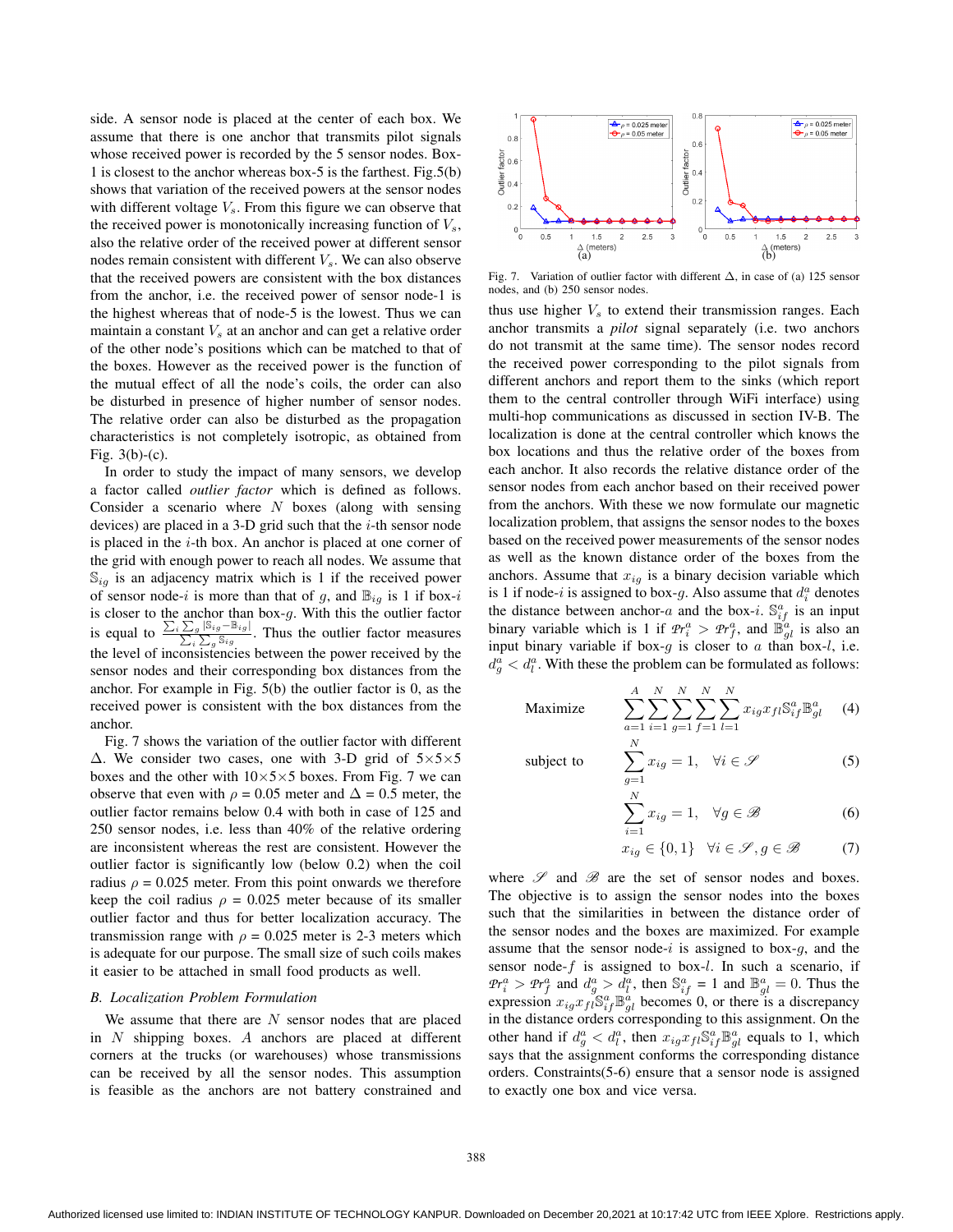## Theorem 1. *The problem of magnetic localization is NP-hard.*

*Proof:* We first define the *largest common subgraph* problem (LCS) which is known to be NP-complete. Graph H is said to be *common* to graphs  $G_1$  and  $G_2$  if both  $G_1$  and  $G_2$ contain induced subgraphs isomorphic to  $H$ . The maximum common subgraph problem can be defined as follows: given a pair of graphs  $G_1$  and  $G_2$ , find the largest induced subgraph common to both.

We now show that our magnetic localization problem contains the largest common subgraph problem as a special case. Assume an instance of the magnetic localization problem with  $A = 1$ , then  $\mathbb{S}^1$  and  $\mathbb{B}^1$  are two  $N \times N$  adjacency metrices. We construct two directed graphs **U** and **V** such that  $U_{ig} = \mathbb{S}^1_{ig}$  and  $V_{ig} = \mathbb{B}^1_{ig}$ .<br>Then a graph H is the largest i ࢌ ࢌࢁ $x_{fl}$  $x_{lg}$ and **V** respectively. Then a graph  $H$  is the largest common subgraph of **U** and **V** if and only if the maximum value of equation(4) is equal to the number of edges in H. This can be verified by using the rectangle rule of subgraph isomorphism as mentioned in [28], i.e. when  $x_{ig} = x_{fl} =$  $U_{if} = V_{gl} = 1$  in (4) it forms a rectangle as shown in Fig. 8. Thus finding the maximum of (4) is equivalent to finding the



Fig. 8. Rectangle rule for subgraph isomorphism. The red and green vertices are the vertices of graphs **U**

number of such rectangles. This is equivalent to finding the maximum number of common links of **U** and **V**, or in turn solving the largest common subgraph problem. Since the largest common subgraph problem is NP-complete and a special case of the magnetic localization problem, thus our magnetic localization problem is NP-hard.

#### *C. Proposed Heuristic*

As the problem is NP-hard we propose a heuristic solution for assigning the sensor nodes to the boxes, which is discussed in Algorithm 1. The idea is to consider  $\mathbb{S}^a$  and  $\mathbb{B}^a$  as two directed graphs, and then to best match the vertices of these two graphs. We thus propose a graph matching scheme which is inspired by [28]. We first modify the objective function of equation(4)  $E = \sum_{a=1}^{A} \sum_{i=1}^{N} \sum_{g=1}^{N} \sum_{f=1}^{N} \sum_{l=1}^{N} x_{ig} x_{fl} \mathbb{S}_{if}^{a} \mathbb{B}_{gl}^{a}$  using<br>Taylor series expansion as follows: Taylor series expansion as follows:

$$
E = \sum_{a=1}^{A} \sum_{i=1}^{N} \sum_{g=1}^{N} \sum_{f=1}^{N} \sum_{l=1}^{N} x_{ig} x_{fl} \mathbb{B}_{gl}^{a}
$$
  

$$
\approx \sum_{a=1}^{A} \sum_{i=1}^{N} \sum_{g=1}^{N} \sum_{f=1}^{N} \sum_{l=1}^{N} x_{ig}^{0} x_{fl}^{0} \mathbb{B}_{gl}^{a} + \sum_{i=1}^{N} \sum_{g=1}^{N} Q_{ig} (x_{ig} - x_{ig}^{0})
$$
(8)

where  $Q_{ig} = \frac{\partial E}{\partial x_{ig}}$  $\Big|_{x_{ig}=x_{ig}^0} = \sum_{a=1}^A \sum_{f=1}^N \sum_{l=1}^N x_{fl}^0 \mathbb{S}_{if}^a \mathbb{B}_{gl}^a.$ 

In equation(8)  $x_{ig}^{0}$  is assumed to be the initial estimate of<br>Thus maximizing the above Taylor expansion is equivalent  $x_{ig}$ . Thus maximizing the above Taylor expansion is equivalent<br>to maximizing  $\sum_{i=1}^{N} \sum_{g=1}^{N} Q_{ig} x_{ig}$ , which is an *assignment* 



Fig. 9. Methods of images [30].

*problem* and can be solved by using the *Hungarian assignment* scheme [29]. We thus propose an iterative procedure as follows: we first start with an initial value of  $x_{iq}$  and expand the first order Taylor series by taking the partial derivative to calculate  $Q_{ig}$ . We next use the Hungarian scheme corresponding to that  $Q_{ig}$  to get an initial assignment. This assignment or  $x_{ig}$  is next used to calculate the modified  $Q_{ig}$ from equation(8). This process is repeated until the solution converges or a maximum number of iterations  $\mathcal{I}_{\text{max}}$  is reached.

Algorithm 1 Assignment scheme from the sensor nodes to individual boxes

| 1: INPUT : A number of anchors, $\mathbb{S}^a$ order matrix of the sensor nodes                                                                                                                                          |
|--------------------------------------------------------------------------------------------------------------------------------------------------------------------------------------------------------------------------|
| corresponding to anchor-a, $\mathbb{B}^a$ order matrix of the boxes corresponding                                                                                                                                        |
| to anchor- $a$ , M is a large number.                                                                                                                                                                                    |
| 2: OUTPUT : Assignment of the sensors to the boxes.                                                                                                                                                                      |
| 3: $x^0$ is initialized to any random assignment matrix;                                                                                                                                                                 |
| 4: while x is not converged or number of iterations $\langle \mathcal{I}_{\text{max}} \rangle$ do                                                                                                                        |
| 5: $Q_{ig} = \sum_{a=1}^{A} \sum_{f=1}^{N} \sum_{l=1}^{N} x_{fl}^{0} \mathbb{S}_{if}^{a} \mathbb{B}_{gl}^{a} \ \forall \ i, g;$<br>6: Use Hungarian method with cost $c_{ig} = \mathbb{M} - Q_{ig}$ to get an assignment |
|                                                                                                                                                                                                                          |
| $x_{ig};$<br>7. $x_0^0 = x$ . $\forall i, \alpha$ .                                                                                                                                                                      |
|                                                                                                                                                                                                                          |

7: 
$$
x_{ig}^{0} = x_{ig}, \forall i, g;
$$
 8: end while

## *D. Effects of the truck walls*

Localization of boxes carried on a carrier (e.g., truck) may be thwarted by the ferromagnetic (mild steel) materials inside walls of truck since the anchors will be mounted on those walls. Suppose that an anchor coil (with current  $I$ ) is placed at a distance  $z_0$  from the truck wall. Then the key question is how this wall distorts the magnetic field, and what errors would it introduce in localization? Our preliminary theoretical analysis suggests – rather surprisingly – that the wall will not have a detrimental effect for the localization accuracy of our proposed scheme, but this needs to be investigated further. The key to analyzing this situation is the classical *image theory*, which suggests that a ferromagnetic wall of finite width  $w$  will result in an infinite number of mirror coil images as shown in Fig. 9 [30]. There will be a mirror image at  $-z_0$  with current  $\alpha I$ , which we call primary image. In additional to that there will be infinite number of secondary image coils carrying a current  $\alpha^{2n-3}(1-\alpha^2)I$ , for  $n \ge 2$ . Each of these mirror coils will be found at a distance  $z = -(2nw+z_0)$ . Here  $\alpha = \frac{\mu_r-1}{\mu_r+1}$ , where  $\mu_r$  is the relative permeability of the truck material.

Using this phenomenon, we argue that the relative ordering of sensors (derived from signal strength) will remain unchanged. This is because the relative permeability  $\mu_r$  for such ferromagnetic materials is very high, exceeding 1000, which means  $\alpha \sim 1$ . Thus the effects of the secondary images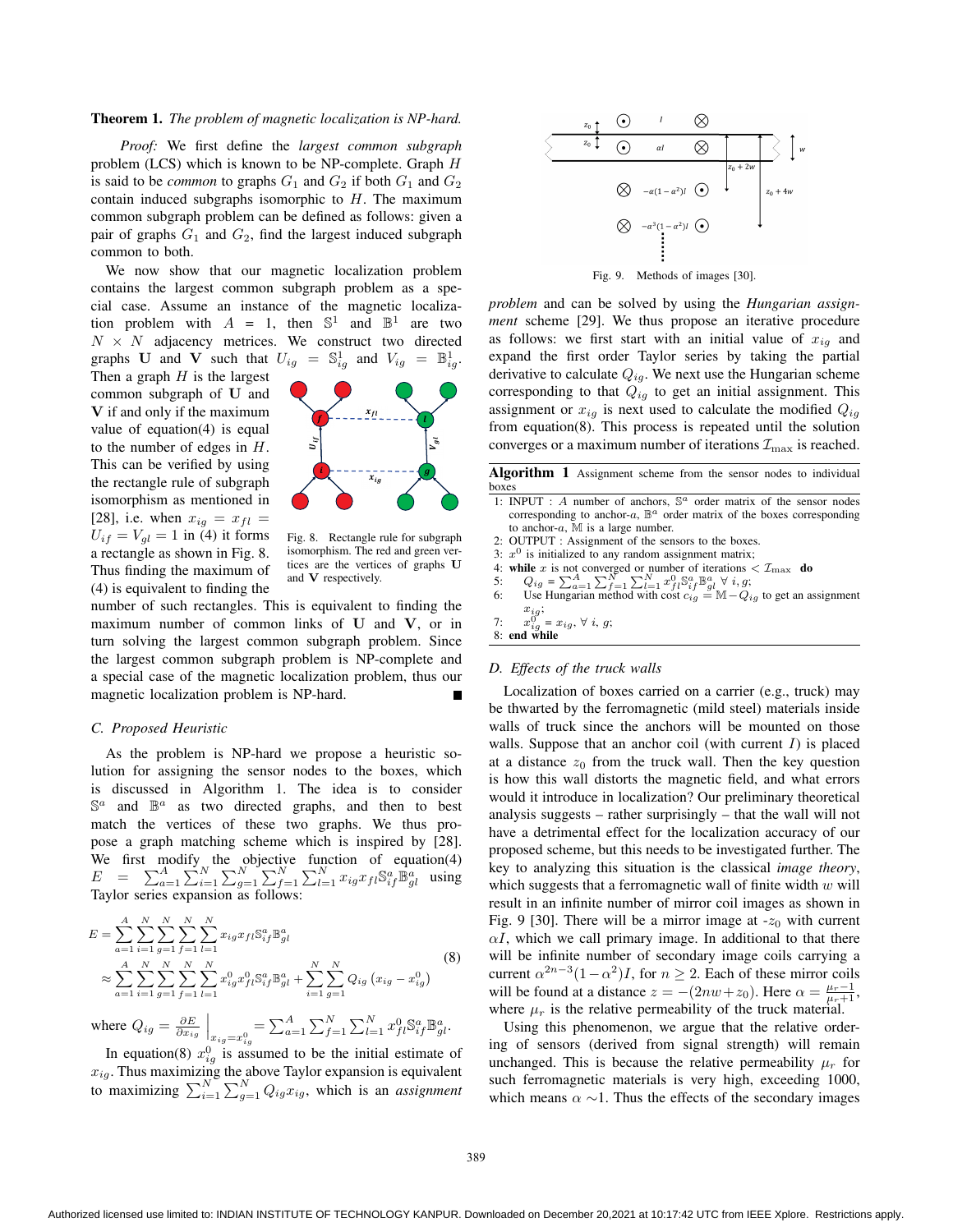

Fig. 10. (a) Percentage of wrong assignment when 125 boxes are kept in a  $5 \times 5 \times 5$  grid, and the (b) corresponding average normalized error.



Fig. 11. (a) Percentage of wrong assignment when 250 boxes are kept in a  $10\times5\times5$  grid, and the (b) corresponding average normalized error.

become insignificant, and moreover, the primary image helps strengthen the anchor signal. These results really apply to infinite, perfectly smooth walls, and real conditions may cause some difficulties (e.g., at the corners) which is subject to further investigations. However the presence of the ferromagnetic objects makes our proposed localization scheme particularly  $apt<sup>1</sup>$ , rather then the distance based localization schemes studied in [22], [8]. On the other hand for the trucks with wooden walls, the relative permeability becomes so low that the effect of walls become insignificant, i.e. a wooden wall hardly induces any eddy current from the nearby current carrying objects.

## VI. PERFORMANCE EVALUATIONS

We study the accuracy of the proposed MI based localization scheme using Matlab simulations. The simulated system topology along with the anchor's placement is similar to that in Fig. 1. We simulate two cases: in the first case 125 boxes are placed in a  $5 \times 5 \times 5$  grid, whereas in the second environment we consider 250 boxes placed in a  $10\times5\times5$ grid. The boxes are assumed to be cubic and symmetric with dimension  $\Delta$ , however the proposed scheme is equally applicable for boxes with different dimensions. We assume the minimum  $\Delta$  to be 0.25 meter as the worst case scenario, however in reality the boxes are even more the 0.5-1 meter. We record two indicators to analyze the accuracy of the proposed scheme. The first indicator is the percentage of sensor nodes that are assigned in wrong boxes by our localization scheme. The second indicator is the normalized error which is equal to

# $\textcircled{distance error between actual and prescribed box centers}\textcircled{cases}$

.

Δ The normalized error gives an estimation that if a spoiled package is not found in its prescribed box, then how many neighboring boxes need to be searched to find that package.

## *A. Results for 125 boxes*

Fig.  $10(a)-(c)$  show the accuracy of the proposed scheme in case of 125 boxes. From Fig. 10(a) we can observe that the percentage of wrong assignment is zero as far as  $\Delta$  is more than or equal to 0.5 meter. In case of  $\Delta = 0.25$  meter the amount of wrong assignment reduces by ∼55% as the number of anchors increase from 4 to 12. Fig. 10(b) shows the average normalized error with different number of anchors and  $\Delta$ . When the number of anchors is less than 5, the percentage of wrong assignment is above 40% with  $\Delta = 0.25$  meter as seen from Fig. 10(a). However even in such cases the average normalized error is less than 2, i.e. the targeted box can be found within 2 boxes in the neighborhood of the prescribed box. The average normalized error reduces by ∼85% when the number of anchors is increased from 4 to 12.

#### *B. Results for 250 boxes*

Fig. 11 shows the performance of the proposed scheme for 250 boxes. From Fig. 11(a) we can observe that with  $\Delta =$ 0.25 meter, the percentage of wrong assignment is significantly high when the number of anchors is low. However the average normalized error is still less than 2 in all cases. The amount of miss-assignment is reduced significantly (∼50%) when the number of anchors is increased from 4 to 12. We have also observed that with 12 anchors and  $\Delta = 0.25$  meter (not shown in the figures), for more than 90% of the sensor nodes the normalized error is less than 1, even the maximum error is less than 2.

The percentage for wrong assignment is significantly lower and goes to zero as long as the  $\Delta$  is more than or equal to 0.5 meter. In all of these scenarios, the sensor nodes are localized with sufficiently high level of accuracy as far as  $\Delta$  is more than or equal to 0.5 meter. In reality large boxes carrying multiple small packages are indeed more than 0.5-1 meter, thus the proposed scheme can be effectively useful in the real world food logistics with reasonable accuracy to localize and isolate the nearly spoiled or contaminated boxes.

#### *C. Comparison with RF localization scheme*

We next compare our proposed localization scheme with a hypothetical isotropic RF scenario. For RF channel modeling we assume a log-normal shadowing model to calculate the path loss; the path loss exponent and standard deviation of the lognormal fading model for tissue medium is assumed to be 4.26 and 6 dB respectively [16], [31]. The reference distance loss at 50 mm is assumed to be 49.81 dB. The path loss exponent is assumed to be known and is used to calculate the distance estimation in between the sensor nodes and the anchors. This distance estimate is used in a multilateration scheme [32], [33] to calculate the estimated positions of the sensor nodes. We construct a bipartite graph of  $N$  sensor nodes and boxes, with

<sup>&</sup>lt;sup>1</sup>Our proposed localization scheme is also application when all the nodes have identical orientations, which is possible for a more futuristic, completely automated packing environment. Notice that in case of identical node orientations, a single coil (instead of 3-coils) can also be used for successful communication and localization.